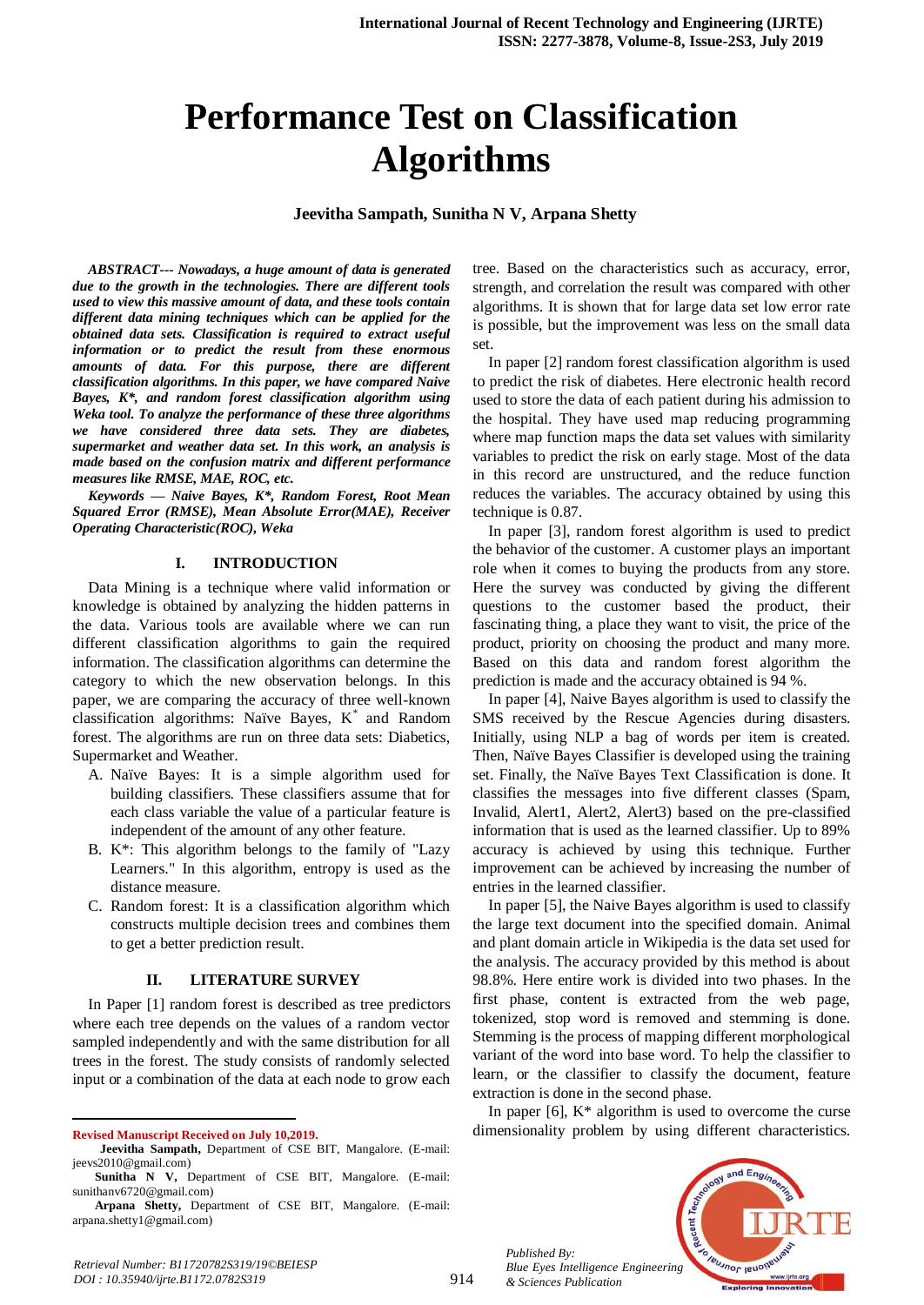Here author used Weka tool for the analysis where *the globalBlend* parameter was enabled, and it is found that the accuracy of classified results is low by increasing this parameter for the given data set.

In paper [7], the study of  $K^*$  algorithm is done by comparing its performance with other algorithms. Here analysis is done based on missing values, imbalanced attributes and mixed values for the data set taken from Keel Repository. The tool used to obtain the classifier algorithm is Weka. According to the analysis done by the author based on different parameters, it is proved that the performance of K\* algorithm is equivalent to Naïve Bayes and Random Forest. It deals best in noisy and imbalanced attributes.

In paper[8], it is shown how the different classifiers are used for the classification purpose using the tool Weka. Here they have considered predicting the disease in an early stage. They founded the accuracy of each classifier and used other parameters to detect the disease in early stage.

### **III. RESULT ANALYSIS**

In this experiment, the WEKA tool is used. It was developed by Machine Learning Group developed it at the University of Waikato, which contains classification, clustering and association rules. By using this tool, the data set can be exported from another database or any other file.

Weka tool is used to run the classification algorithms, and comparison of the algorithms is made based on its performance measurements.

#### *A. Data sets used in Experiment*

- I. In the first scenario data set taken for the experiment is diabetes, where it contains 768 instances and nine attributes. In the test mode, 66% is considered as a training set, and the remaining 34% is regarded as a test set. This data set is analyzed with three different algorithms such as Naïve Bayes, K\* and Random Forest.
- II. In the next scenario data set taken for the experiment is the Supermarket, where it contains 4627 instances and 217 attributes which is more extensive data set when compared to the diabetes data set. In the test mode, 66% is considered as training set and the remaining 34% is regarded as test set. This data set is analyzed with three different algorithms such as Naïve Bayes, K\* and Random Forest.
- III. In the last scenario data set taken for the experiment is the weather, where it contains 14 instances and five attributes. In the test mode, 66% is considered as training set and the remaining 34% is regarded as test set. This data set is analyzed with three different algorithms such as Naïve Bayes, K\* and Random Forest.

## *B. Performance Measures*

#### *Accuracy:*

The accuracy of the algorithm can be calculated as follows:

Accuracy = (True Positive + True Negative) / (Number of Instances)

*Kappa statistic:*

The Kappa statistic is a metric that compares Accuracy which is observed with an Accuracy that is expected.

Kappa= (Observed Accuracy-Expected Accuracy)/(1- Expected Accuracy)

Mean Absolute Error: MAE refers to the mean of the absolute values of the individual prediction error for all instances of the data set which is used for the test.

Root Mean Squared Error /Deviation: RMSD is a measure of the differences between the model predicted values and the observed values.

ROC (Receiver Operating Characteristic) *Area:* The ROC curve is a graphical plot obtained by plotting the [true](https://en.wikipedia.org/wiki/True_positive_rate)  [positive rate](https://en.wikipedia.org/wiki/True_positive_rate) against the [false positive rate](https://en.wikipedia.org/wiki/False_positive_rate) for different threshold settings.

TTB (Time tobuildmodel): Time is taken to create the model. This is measured in seconds.

Correctly Classified Instances (CCI): Number of the correct classified instance.

Incorrectly Classified Instances (ICI): Number of the incorrect classified instance from the total number of instance.

## *C. Classification Results*

Three classifiers considered for the analysis are Naive Bayes, Random forest and K\* using WEKA.

Different performance measures obtained for the classifiers are tabulated below.

#### *a) Diabetes Data Set*

**Table 3.1: Confusion Matrix using Naïve Bayes Algorithm**

| Number<br>of<br><b>Instances</b><br>$=261$ | Predicted           |                     |       |
|--------------------------------------------|---------------------|---------------------|-------|
|                                            |                     | <b>Not</b><br>Found | Found |
| Actual                                     | <b>Not</b><br>Found | 150                 | 28    |
|                                            | Found               | 32                  | 51    |

The accuracy of the Naïve Bayes algorithm obtained by using the data mentioned in Table 3.1 is 0.77

|  | Table 3.2: Confusion Matrix for K* Algorithm |  |  |  |  |
|--|----------------------------------------------|--|--|--|--|
|--|----------------------------------------------|--|--|--|--|

| Number<br>of<br><b>Instances</b><br>$=261$ | Predicted           |                     |       |
|--------------------------------------------|---------------------|---------------------|-------|
|                                            |                     | <b>Not</b><br>Found | Found |
| Actual                                     | <b>Not</b><br>Found | 147                 | 31    |
|                                            | Found               | 45                  | 38    |



 $ndF<sub>r</sub>$ cent Teumor leud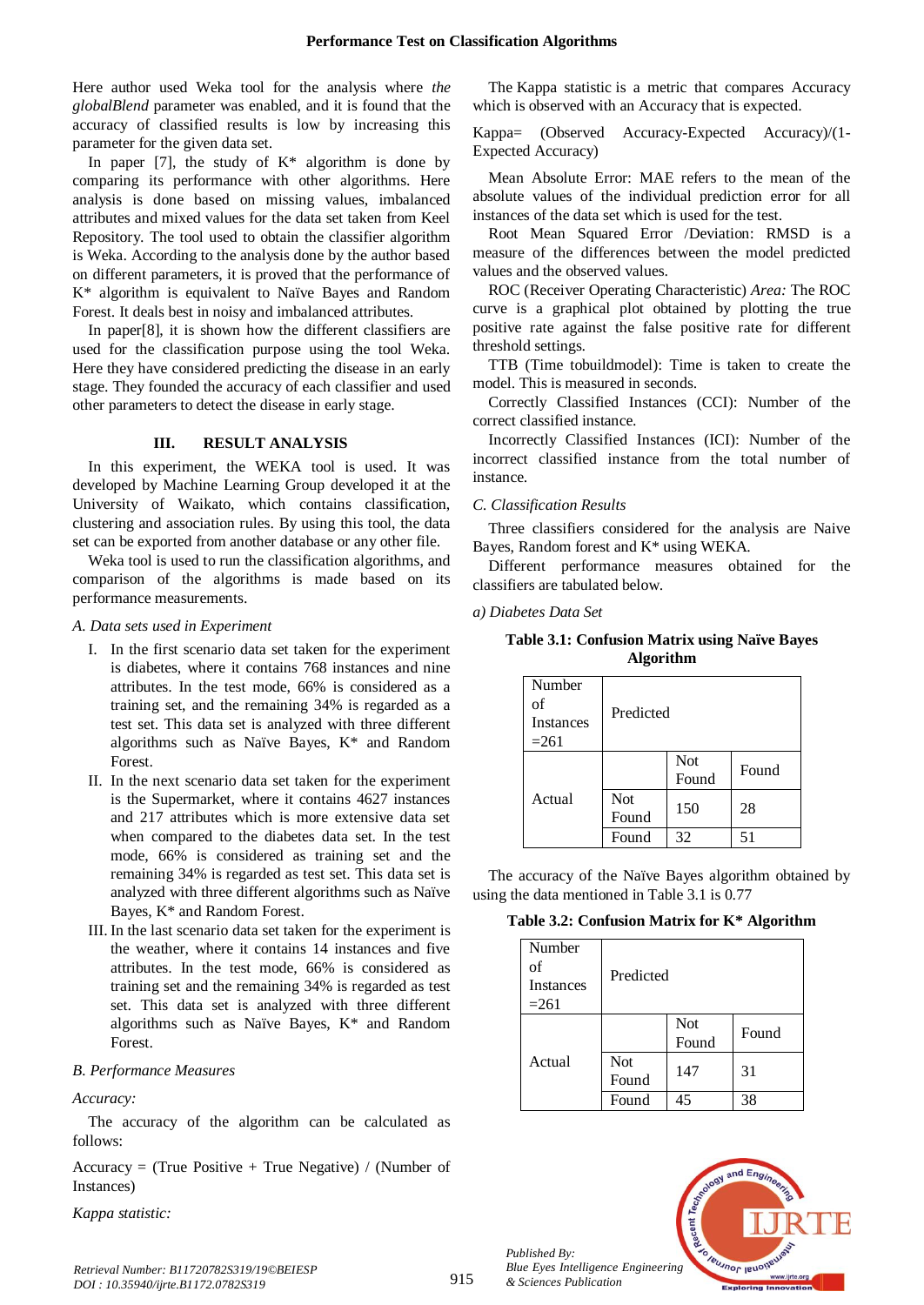The accuracy of the  $K^*$  algorithm obtained by using the data mentioned in Table 3.2 is 0.71

**Table 3.3: Confusion Matrix for the Random Forest Algorithm**

| Number of<br>Instances<br>$=261$ | Predicted |     |       |
|----------------------------------|-----------|-----|-------|
| Actual                           |           | Not | Found |

|              | Found |  |
|--------------|-------|--|
| Not<br>Found | 155   |  |
| Found        | 33    |  |

The accuracy of the Random Forest algorithm obtained by using the data mentioned in Table 3.3 is 0.785

# **Table 3.4: Classification Result**

| Algorithm     | <b>CCI</b> | ICI     | <b>ROC</b> | Kappa  | <b>RMSE</b> | <b>MAE</b> | TTB (sec) |
|---------------|------------|---------|------------|--------|-------------|------------|-----------|
|               | $\%$       | $\%$    |            |        |             |            |           |
| Naive Bayes   | 77.0115    | 22.9885 | 0.854      | 0.4631 | 0.3822      | 0.266      | 0.02      |
| $K^*$         | 70.8812    | 29.1188 | 0.736      | 0.297  | 0.4789      | 0.3128     | 0.94      |
| Random forest | 78.5441    | 21.4559 | 0.838      | 0.4889 | 0.3879      | 0.3046     | 0.02      |

Three classifiers Algorithms are compared using different performance measures which are shown in table 3.4. According to the result, ROC and Kappa are better in Naïve Bayes, and Random Forest algorithm whereas RMS and MAE are better in  $K *$  in comparison with other two algorithms.

*a) Weather Data Set*

**Table 3.5: Confusion Matrix using Naïve Bayes Algorithm**

| Number of<br>Instances $=5$ | Predicted |     |    |
|-----------------------------|-----------|-----|----|
|                             |           | Yes | No |
| Actual                      | Yes       |     |    |
|                             | √օ        |     |    |

The accuracy of the Naïve Bayes algorithm obtained by using the data mentioned in Table 3.5 is 0.60

# **Table 3.6: Confusion Matrix for K\* Algorithm**

| Number of<br>Instances $=5$ | Predicted |     |    |
|-----------------------------|-----------|-----|----|
|                             |           | Yes | N٥ |
| Actual                      | Yes       |     |    |
|                             | י∩וי      |     |    |

The accuracy of the  $K^*$  algorithm obtained by using the data mentioned in Table 3.6 is 0.40

## **Table 3.7: Confusion Matrix for the Random Forest Algorithm**

| Number of<br>Instances $=5$ | Predicted |     |    |
|-----------------------------|-----------|-----|----|
|                             |           | Yes | No |
| Actual                      | Yes       |     |    |
|                             | ง∩        |     |    |

The accuracy of the Random Forest algorithm obtained by using the data mentioned in Table 3.7 is 0.4

 $Transaction$  986 0

## **Table 3.8: Classification Result**

| Algorithm     | CCI           | ICI  | <b>ROC</b> | Kappa     | <b>RMSE</b> | <b>MAE</b> | TTB (sec) |
|---------------|---------------|------|------------|-----------|-------------|------------|-----------|
|               | $\frac{0}{0}$ | $\%$ |            |           |             |            |           |
| Naive Bayes   | 60            | 40   | 0.333      |           | 0.5706      | 0.5129     |           |
| $K^*$         | 40            | 60   | 0.000      | $-0.3636$ | 0.7445      | 0.6489     |           |
| Random forest | 40            | 60   | 0.333      | $-0.3636$ | 0.7746      | 0.6        |           |

Three classifiers Algorithms are compared using different performance measures which are shown in table 3.8. According to the result, ROC is better in Naïve Bayes and Random Forest algorithm whereas Kappa, RMS and MAE are better in K \* and Random Forest compares to Naïve Bayes algorithms.

*b) Super Market Data Set*

**Table 3.9: Confusion Matrix using Naïve Bayes Algorithm**

| Number of<br>Instances<br>$=1573$ | Predicted |                    |                     |
|-----------------------------------|-----------|--------------------|---------------------|
| Actual                            |           | Low<br>Transaction | High<br>Transaction |

*Retrieval Number: B11720782S319/19©BEIESP DOI : 10.35940/ijrte.B1172.0782S319*

| rign<br>Transaction | 587                                                                                                    |  |
|---------------------|--------------------------------------------------------------------------------------------------------|--|
|                     | The accuracy of the Naïve Bayes algorithm obtained<br>by using the data mentioned in Table 3.9 is 0.63 |  |

Low

 $\overline{\text{H}}$ 



*Published By: Blue Eyes Intelligence Engineering & Sciences Publication*